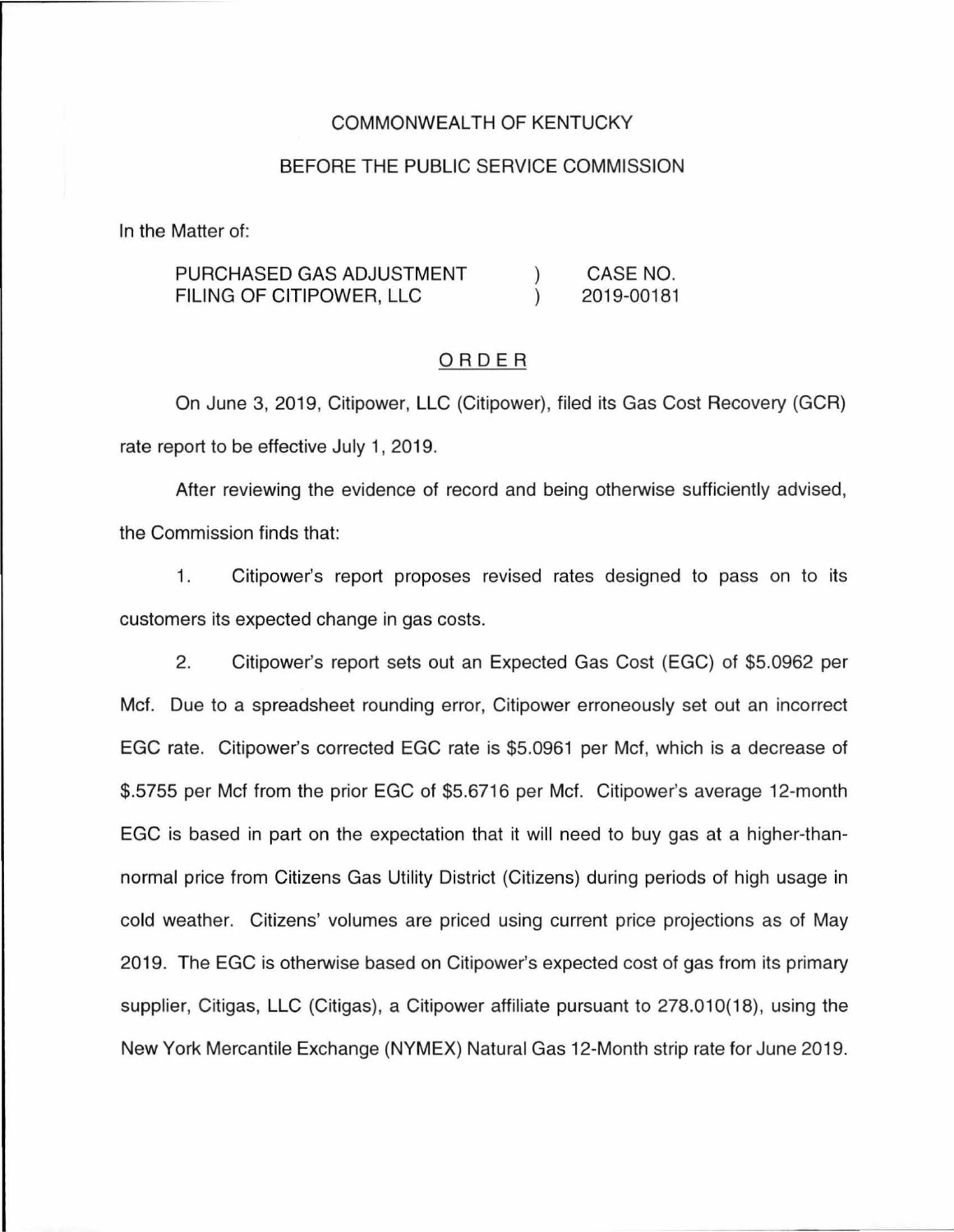3. Citipower's report sets out no Refund Adjustment.

4. Citipower's report sets out a current quarter Actual Cost Adjustment (ACA) of \$.2277 per Met. Citipower's total ACA is \$.0380 per Met, which is a decrease of \$.2415 per Met from its previous total ACA of \$.2795 per Met.

5. Citipower's report sets out a current quarter Balance Adjustment (BA) of \$.0504 per Met. Citipower did not include the reconciliation of the expired \$.1446 per Met ACA previously approved in Case No. 2018-00087<sup>1</sup> in the calculation of its current quarter BA. Citipower's corrected current quarter BA is (\$.0281) per Mcf. Correcting this produces a total BA of \$.0161 per Met, which is a decrease of \$.0283 per Met from its previous total BA of \$.0444 per Met.

6. Citipower's corrected GCR rate is \$5.1502 per Met, which is a decrease of \$.8453 per Met from the previous GCR rate of \$5.9955 per Mcf.

7. To aid in the Commission's review of Citipower's reports, Citipower should continue to submit all invoices it receives from Citigas and Citizens when it files its GCR rate reports.

8. The rates set forth in the Appendix to this Order are fair, just, and reasonable, and should be approved for service rendered by Citipower on and after July 1, 2019. Although Citipower's GCR rate report did not provide 30 days' notice to the Commission as required by its tariff, KRS 278.180(2) authorizes the Commission to make a reduction in rates effective in less than 30 days.

<sup>&</sup>lt;sup>1</sup> Case No. 2018-00087, Purchased Gas Adjustment Filing of Citipower, LLC (Ky. PSC Mar. 14, 2018).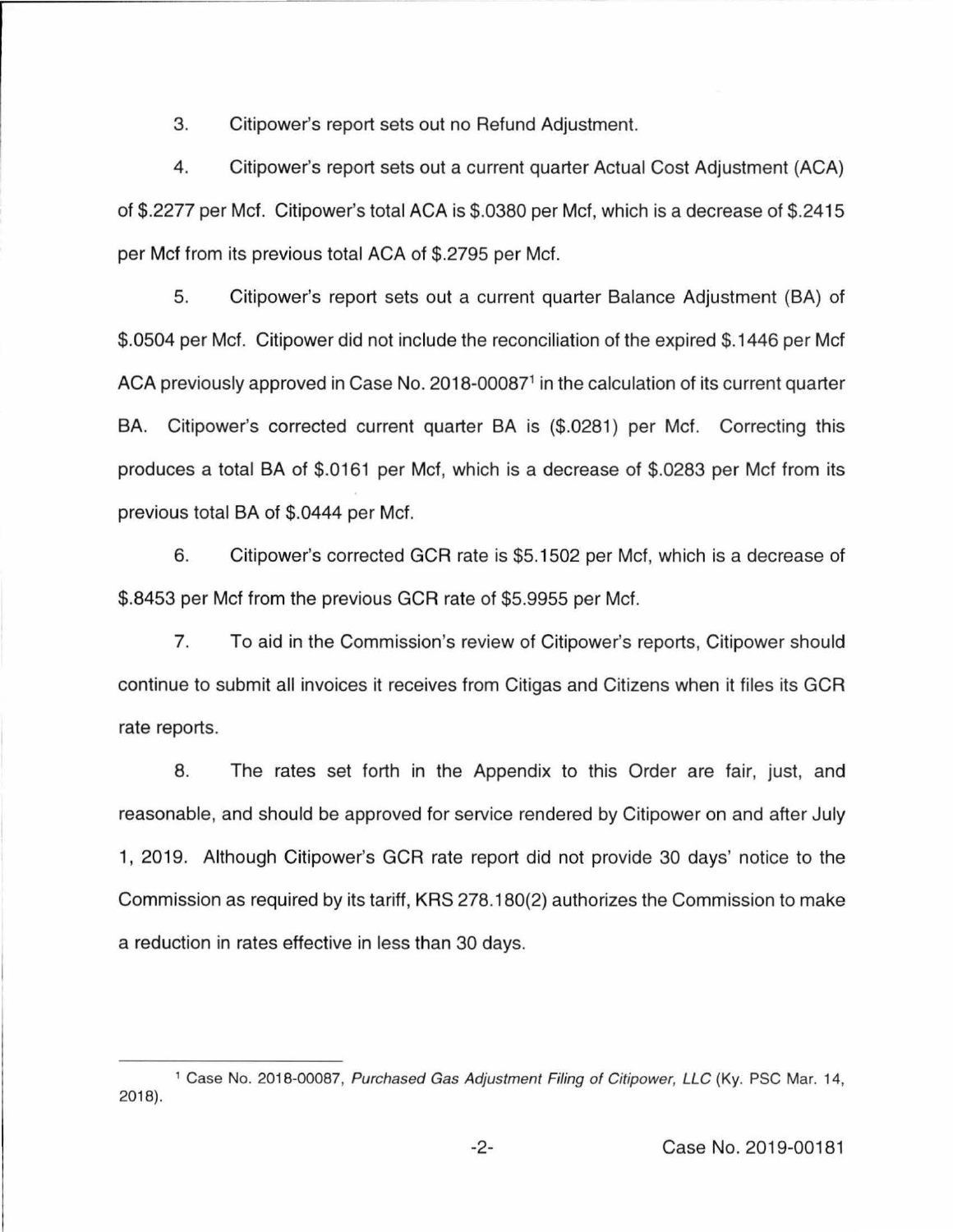## IT IS THEREFORE ORDERED that:

1. The rates proposed by Citipower are denied.

2. The rates set forth in the Appendix to this Order are approved for service rendered by Citipower on and after July 1, 2019.

3. Citipower shall submit all invoices received from Citigas and Citizens as part of all future GCR filings.

4. Within 20 days of the date of entry of this Order, Citipower shall file with this Commission, using the Commission's electronic Tariff Filing System, revised tariff sheets setting out the rates approved herein and reflecting that they were approved pursuant to this Order.

5. This case is hereby closed and removed from the Commission's docket.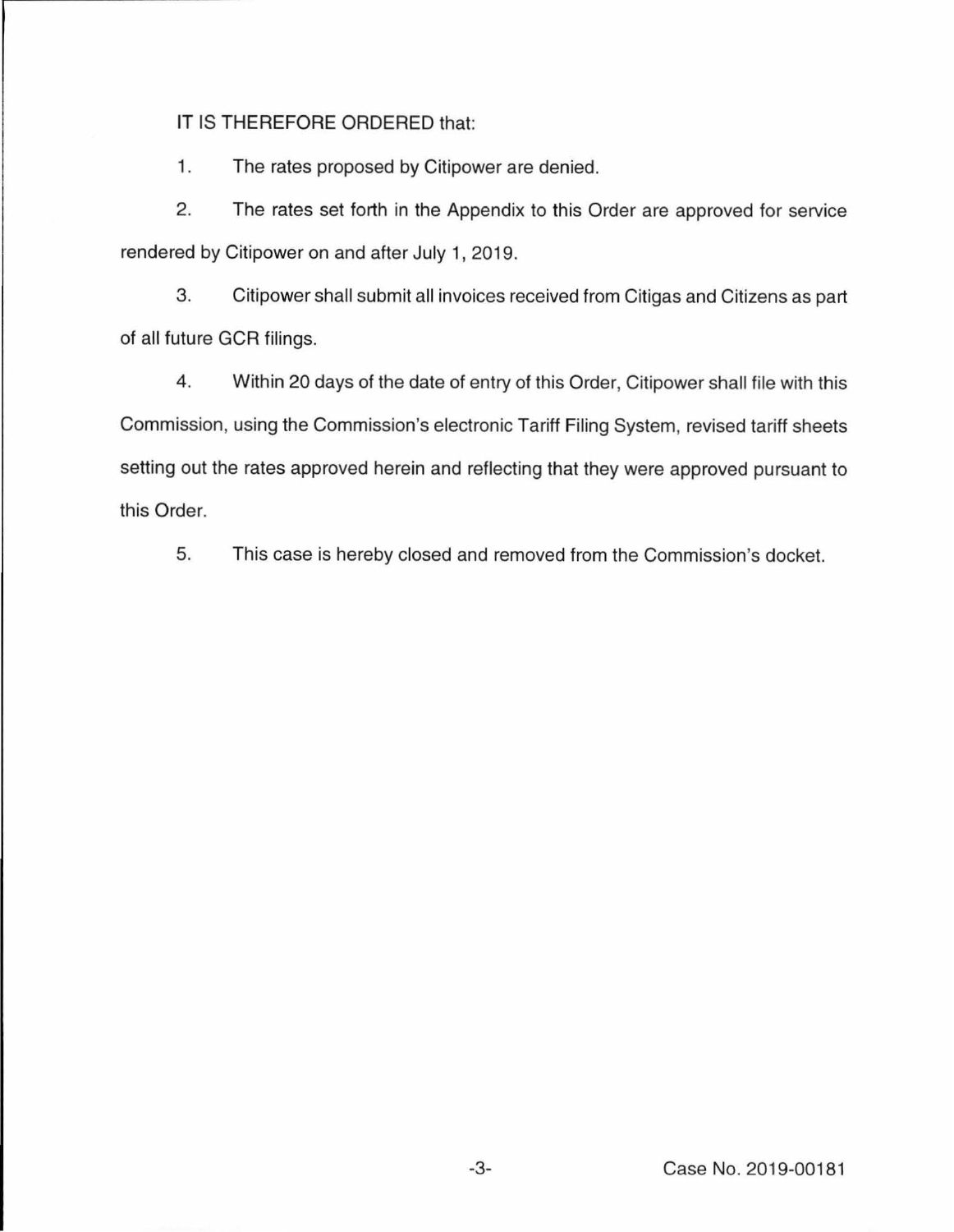By the Commission



**ATTEST:** 

Twe R. Punso

Case No. 2019-00181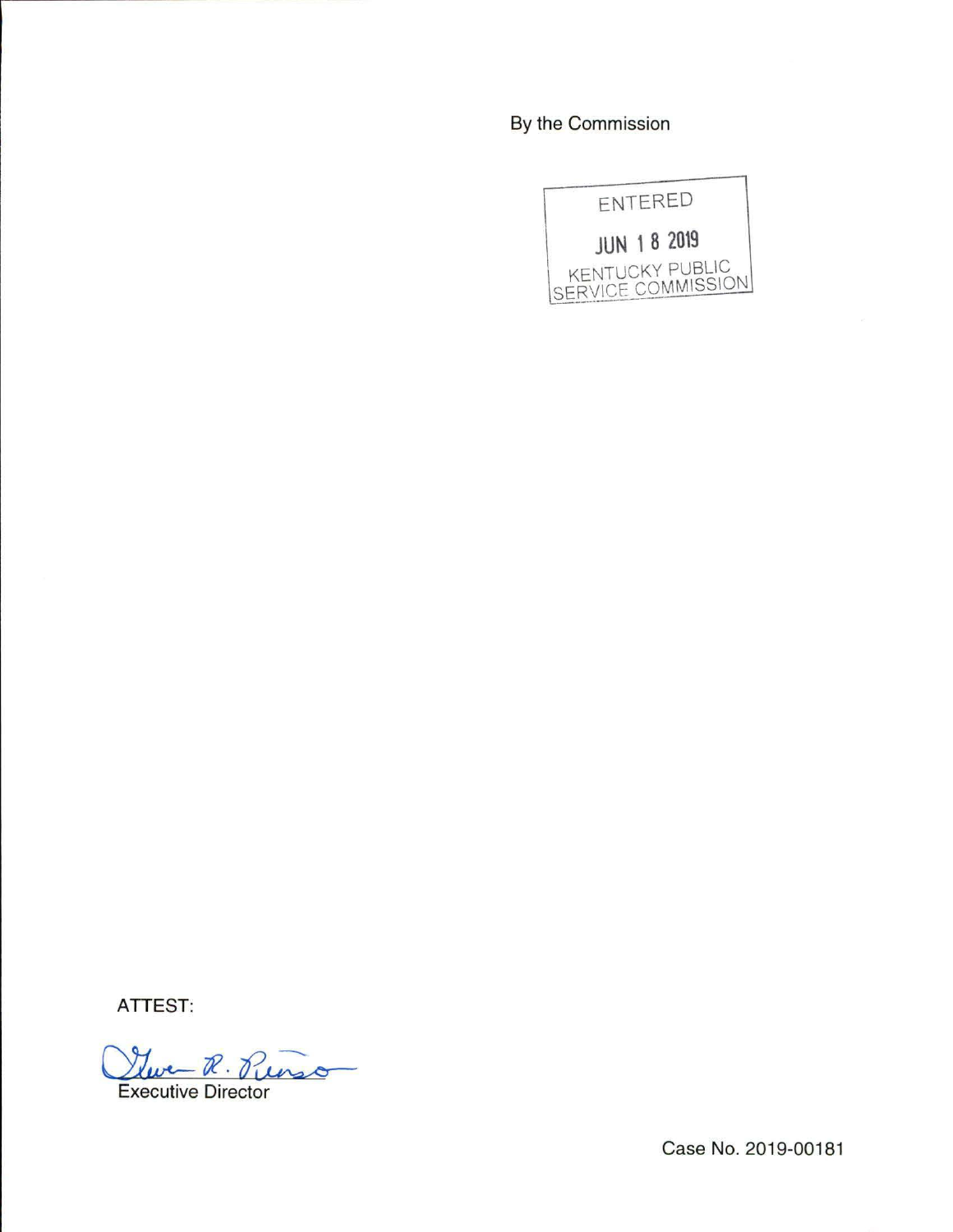## APPENDIX

# APPENDIX TO AN ORDER OF THE KENTUCKY PUBLIC SERVICE COMMISSION IN CASE NO. 2019-00181 DATED **JUN \ 8 2019**

The following rates and charges are prescribed for the customers served by Citipower, LLC. All other rates and charges not specifically mentioned herein shall remain the same as those in effect under the authority of the Commission prior to the effective date of this Order.

Gas Cost

### RESIDENTIAL

| All Mcf                   | <b>Base Rate</b><br>\$7.8500 | uuu uuu<br>Recovery<br>Rate<br>\$5.1502 | Total<br>\$13.0002 |
|---------------------------|------------------------------|-----------------------------------------|--------------------|
| COMMERCIAL AND INDUSTRIAL |                              | <b>Gas Cost</b>                         |                    |
| All Mcf                   | <b>Base Rate</b><br>\$7.9000 | Recovery<br>Rate<br>\$5.1502            | Total<br>\$13.0502 |
| INSTITUTIONAL             |                              | Gas Cost                                |                    |
| All Mcf                   | <b>Base Rate</b><br>8.4200   | Recovery<br>Rate<br>\$5.1502            | Total<br>\$13.5702 |